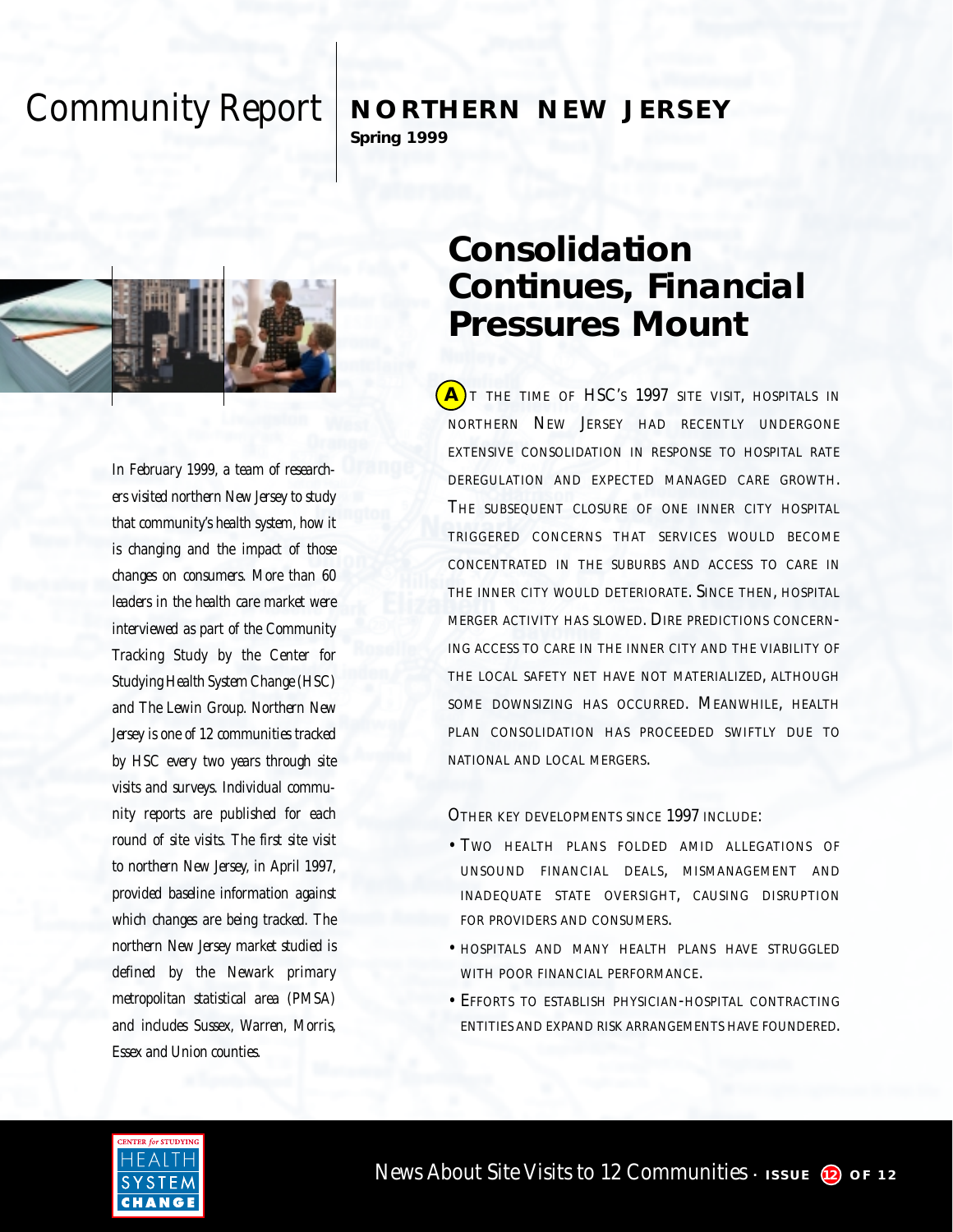#### **Northern New Jersey Demographics**

*Northern Metropolitan* 

*New Jersey areas above 200,000 population*

*Population, 1997 1 1,943,494*

*Population Change, 1990-1997 1 1.4% 6.7%*

*Median Income 2 \$29,355 \$26,646*

*Persons Living in Poverty 2 10% 15%*

*Persons Age 65 or Older 2 14% 12%*

*Persons with No Health Insurance 2 9.8% 14%*

*Sources: 1. U.S. Census, 1997*

*2. Household Survey, Community Tracking Study, 1996-1997*

#### **The collapse**

#### **of two health**

#### **plans has shaken**

#### **the northern New**

**Jersey market.**

### **Diverse Market with Local and Regional Influences**

The northern New Jersey market, as defined by the Newark PMSA, spans a diverse area, including a number of inner cities, affluent suburbs and rural communities. It is noted for its high concentration of both wealth and poverty and significant ethnic and racial disparities. Health status is also highly variable; rates of AIDS and substance abuse in the city of Newark are among the nation's highest.

The area's urban-suburban split segments the hospital market, with some systems squarely anchored in the suburbs and others operating almost entirely in the inner cities. In contrast, health plans typically operate on a statewide or regional basis, with broad provider networks to accommodate the area's large employers and many commuters to and from nearby New York, Pennsylvania and Delaware. With unemployment at only 4.8 percent, employers offer generous, nonrestrictive health benefits to attract workers. Health maintenance organization (HMO) penetration remains low (just 24 percent, compared with an average of 34 percent for metropolitan areas), and organized activity by purchasers is minimal.

State policy has played an important role in shaping the health care market in northern New Jersey, although its focus has changed in recent years. In the early 1990s, the state began to deregulate the hospital industry. Hospital rate setting was abolished, a process for relaxing and streamlining certificate of need (CON) regulations was initiated and the state program for reimbursing hospitals for charity care was restructured and scaled back. Since then, the state has continued efforts to expand access to insurance, building on small-group and individual insurance market reforms passed in 1992. Premium subsidies for the working poor were enacted in 1995, and a new children's health insurance program, NJKidCare, was established in April 1998.

Like many other states, New Jersey has turned its attention to regulating managed care and has been particularly aggressive in this regard. The broadranging Health Care Quality Act (HCQA), signed into law in August 1997, contains provisions for consumer protections and a health plan report card that documents patient satisfaction and health plan performance on a variety of clinical measures.

#### **Turmoil in the Health Plan Market**

The collapse of two health plans has shaken the northern New Jersey market. Questionable financial arrangements and poor management allegedly led to the failures of both HIP of New Jersey, a prominent group-model HMO, and American Preferred Provider Plan (APPP), a relatively new plan that mainly served the Medicaid market.

Following several years of heavy losses, HIP was in desperate financial shape by 1997. HIP sold its physician practices and clinics to PHP Healthcare, a Virginia-based national health care management company, and subcontracted with PHP to provide physician services to its enrollees. The state approved the deal, even though PHP was heavily in debt and was operating at a loss. Although PHP's financial condition worsened and became more visible, the state contended that it had little regulatory authority to intervene because the arrangement was a subcontract and PHP was based outside of the state. When PHP subsequently went bankrupt, the state took over HIP's operations and ultimately moved to dissolve it.

The demise of APPP began when its owner diverted plan funds to two affiliated businesses that subsequently defaulted on the loans. When APPP's net worth fell below state solvency requirements, the state assumed control of the health plan and filed for bankruptcy on its behalf.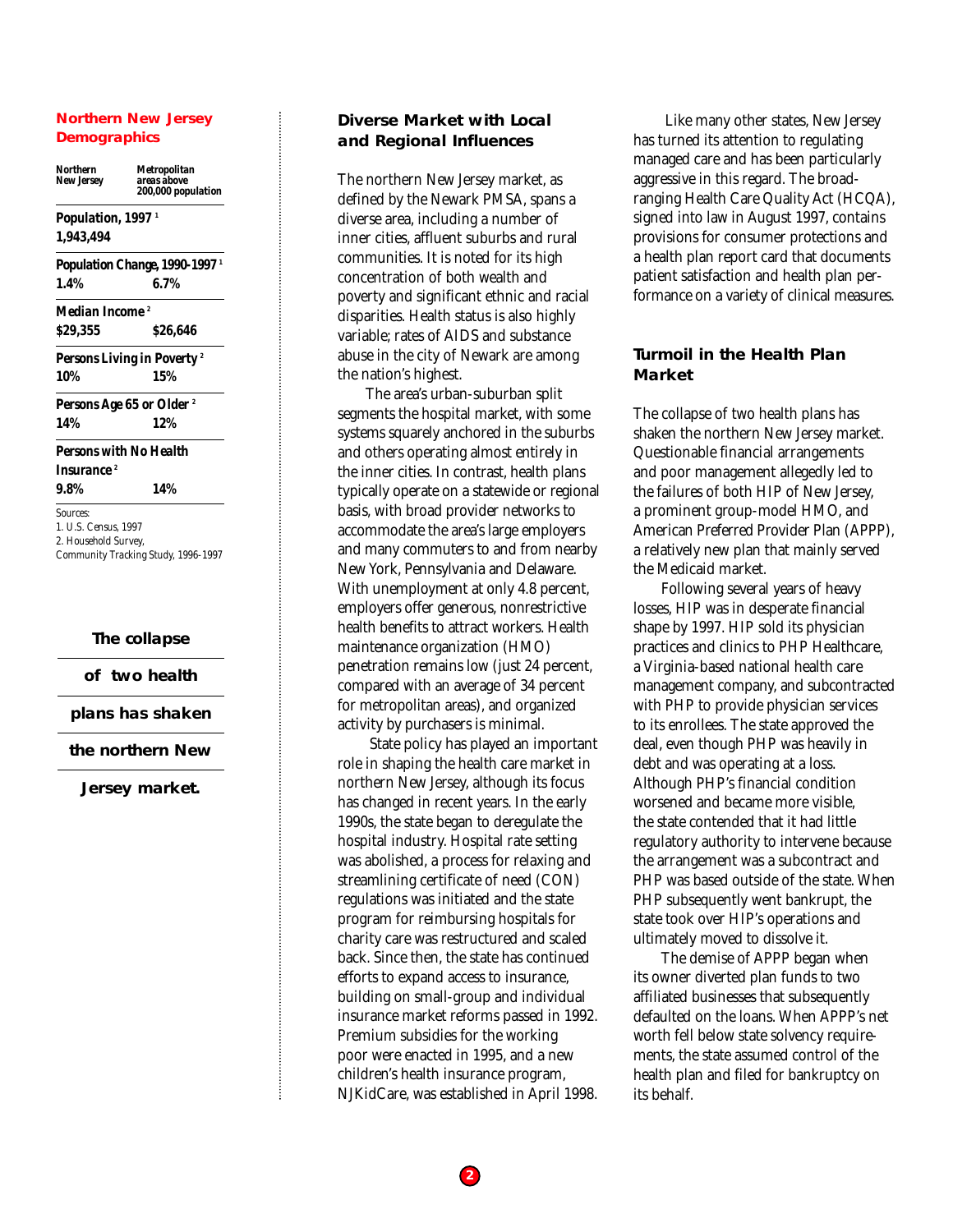After each collapse, the state took measures to ensure continuity of care and facilitate the transfer of enrollees to other plans. These actions appear to have been largely successful. In the case of APPP, the state was able to transfer all 32,000 Medicaid enrollees to another plan. HIP's liquidation caused greater displacement, requiring more than 100,000 consumers—including an estimated 22,000 Medicaid beneficiaries—to find a new health plan. The state mandated a 30-day open enrollment period during which all plans were required to offer coverage at their usual rates. However, these rates were frequently higher than what consumers had paid before, and by the last week of the open enrollment period, an estimated 30,000 HIP members had not selected another plan. In addition, the closure of HIP's clinics resulted in physician and staff layoffs and some inherent disruptions in continuity of care.

The plans' failures also have had serious financial repercussions for providers, with estimates of debts of \$80-\$120 million in the case of HIP and more than \$37 million in the case of APPP. Under recent settlements, hospitals and physicians will receive 30 cents on the dollar for all unpaid HIP claims for services prior to the state takeover and 20 to 23 cents on the dollar for unpaid APPP claims that preceded its takeover.

The collapse of HIP and APPP has raised concerns about the state's regulatory role. Health plan solvency requirements were raised in 1997, but the state is now taking steps to increase its regulatory oversight to prevent similar failures. In addition, legislative proposals, backed by the governor, would create a guaranty fund to help bail out financially troubled plans and to ensure provider payment in the event of a future crisis. Health plans would be required to contribute to this fund, though the New Jersey Association of Health Plans is vigorously opposing the idea, arguing that it constitutes a tax and would increase premiums.

#### **Consolidation and Financial Woes**

Rapid consolidation among hospitals was observed during HSC's 1997 site visit, and today this trend is seen most strikingly among health plans. Much of this is attributed to mergers among national plans, although the local Blue Cross Blue Shield plan's aggressive acquisition strategy also has played a role.

The most conspicuous and widely noted consolidation has been led by Aetna Inc., which, with more than one-third of HMO enrollees in northern New Jersey, is the largest HMO in the area. Its market share has grown substantially as a result of its 1997 merger with U.S. Healthcare and its subsequent acquisition of NYLCare in 1998. It stands to increase its market power even more with the recent federal approval of its acquisition of Prudential. Some providers and consumer groups fear that the resulting entity will command tremendous market leverage, reducing payments to providers, raising premiums and diminishing choice.

Meanwhile, Blue Cross Blue Shield of New Jersey has sought to reposition itself after state regulators blocked its proposed merger with Anthem, Inc., a multiregional Blues plan. Among other changes, the plan recently changed its name to Horizon Blue Cross Blue Shield of New Jersey to facilitate its entry into surrounding markets in Delaware and New York under the name "Horizon." This allows it to distinguish itself from other Blues plans that are licensed to sell branded products in those regions.

In general, health plans in this market, like their counterparts nationally, have confronted diminishing profit margins in recent years. After several years of holding down premiums to expand market share, plans are seeking increases of 10 percent or more in contracts negotiated in 1999.

In the hospital sector, the merger frenzy appears to have dissipated. In 1997, three major consolidations were underway, largely in response to regulatory

#### **Health System Characteristics**

*Northern New Jersey compared with the highest and lowest HSC study sites and metropolitan areas with over 200,000 population*

#### **STAFFED HOSPITAL BEDS† PER 1,000 POPULATION, 1996**

*Northern New Jersey 4.6*

| Little Rock, Ark.         | 53  |  |  |
|---------------------------|-----|--|--|
| Seattle. Wash.            | 19  |  |  |
| <b>Metropolitan Areas</b> | 3.2 |  |  |

*Source: American Hospital Association* **†***At nonfederal institutions designated as community hospitals*

#### **PHYSICIANS†† PER 1,000 POPULATION, 1997**

#### *Northern New Jersey 2.2*

| <b>Boston, Mass.</b>      | 26      |
|---------------------------|---------|
| <i>Greenville, S.C.</i>   | $1.5\,$ |
| <b>Metropolitan Areas</b> | 1.9     |

*Source: American Medical Association and American Osteopathic Association* **††***Nonfederal, patient care physicians, excluding certain specialties—e.g., radiology, anesthesiology, pathology* 

#### **HMO PENETRATION, 1998**

| <b>Northern New Jersey</b> 24% |     |
|--------------------------------|-----|
| Miami. Fla.                    | 64% |
| Greenville, S.C.               | 10% |
| <b>Metropolitan Areas</b>      | 34% |

*Source: InterStudy Competitive Edge 8.2*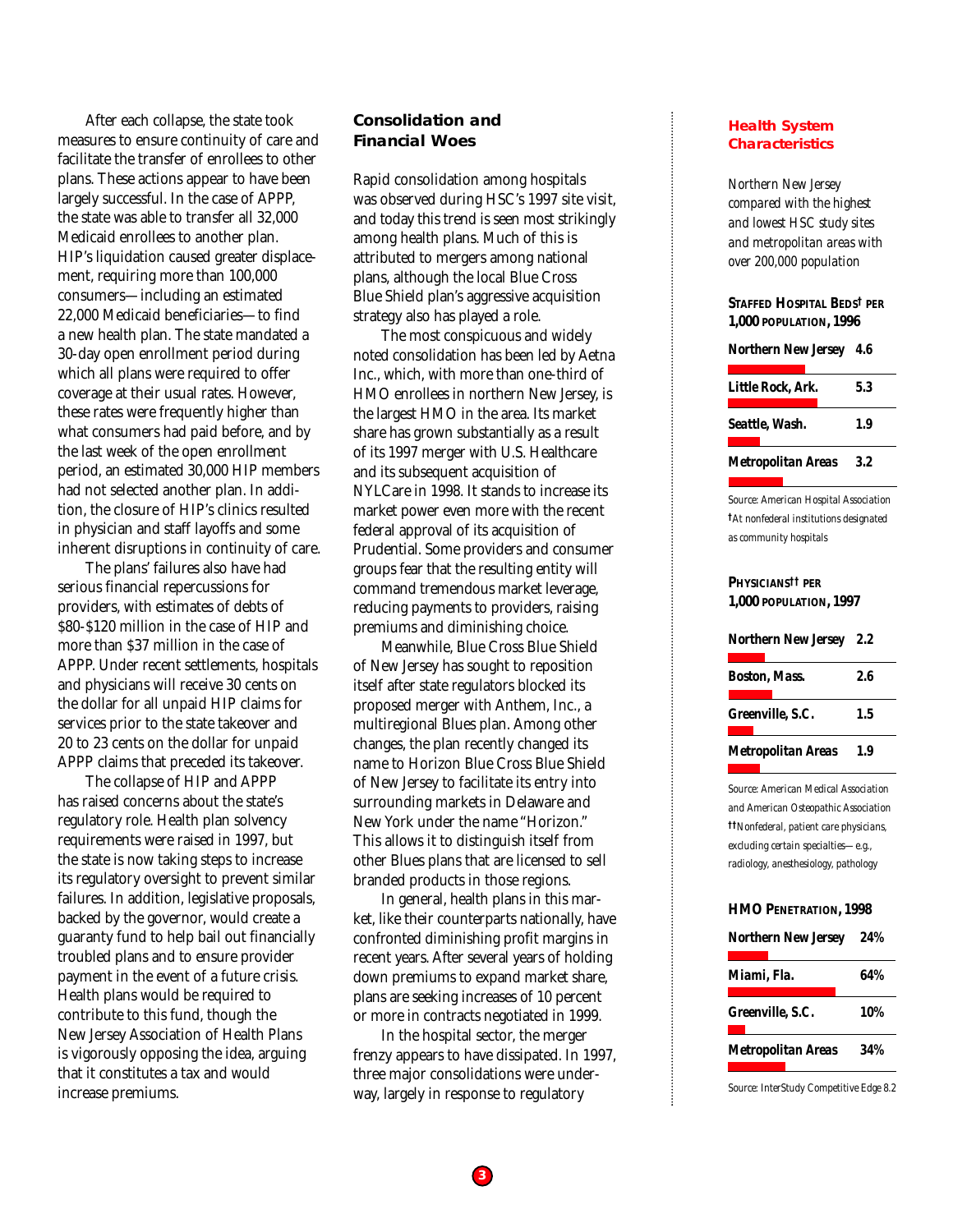

#### **Hospitals' financial**

**health has been** 

**eroding, and they** 

#### **are pressing**

**the state for relief** 

#### **through increased**

**charity care funding** 

#### **and stricter over-**

**sight of payment** 

#### **from health plans.**

change and expected managed care growth. Since then, these systems have continued to reconfigure through additional mergers or merger attempts; in one case, an existing partnership dissolved.

- St. Barnabas Health System, formed in 1995-1996, now includes 11 hospitals, five in northern New Jersey, and is the largest health care system in the state. The Clara Maass Medical Center recently joined the system, adding another 600 beds.
- Atlantic Health System, formed in 1996, consists of four community hospitals in the area. The system pursued a merger with the Robert Wood Johnson Health System, an eight-hospital system in New Brunswick, that would have given it more beds than St. Barnabas, but the deal came apart in early 1999 because of discrepancies over control and differences in mission.
- Finally, Via Caritas, a three-hospital Catholic system, formed in 1997, with plans to merge with the five-hospital Cathedral Healthcare System to create a unified local Catholic system. However, Cathedral opted to remain independent, arguing that it had little to gain from joining a larger system. Hospitals participating in Via Caritas began to think similarly, and the system dissolved in early 1999.

In a worsening financial environment, the two remaining merged systems, St. Barnabas and Atlantic, have struggled with poor financial performance. Although both systems have made strides toward administrative consolidation, there has been little consolidation of clinical services or capacity. Investments in infrastructure to coordinate functions at the system level also have exacted a cost. Moreover, the systems' financial performance has been strained by assuming the debt load and excess capacity of financially weak hospitals.

Statewide, hospitals' financial health has been eroding. According to the New Jersey Hospital Association, operating margins have decreased from 1.4 percent in 1996 to -1.3 percent in 1998. Hospitals attribute this decline to a variety of factors, including shortfalls in charity care funding from the state, financial repercussions of health plan failures and continuing payer demand for discounts. The federal Balanced Budget Act (BBA) of 1997 also has played a role, and downward pressure on hospital revenue is expected to intensify as the Act's remaining provisions are implemented. Hospitals have pressed the state for relief through increased charity care funding and stricter oversight of health plans to ensure timely and adequate payment. The state recently established a task force to determine other measures that may be necessary to strengthen hospitals' financial status.

#### **Physician-Hospital Contracting Entities Off to Slow Start**

One of the major objectives of the hospital systems formed in the past few years was to improve their bargaining position for managed care contracts. To this end, St. Barnabas and Atlantic each pursued strategies to coordinate contracting across the systems' hospitals and affiliated physicians. While each appears to have produced modest gains for the hospital partners, both faced setbacks to their physician integration efforts and have begun to revamp their strategies accordingly.

In January 1997, Atlantic launched a large-scale management services organization (MSO), Health Resource Partners (HRP), to handle managed care risk contracting for nearly 800 affiliated physicians across the four-hospital system. Atlantic invested \$12 million in setting up HRP and building the infrastructure necessary to manage risk. However, it was unsuccessful in negotiat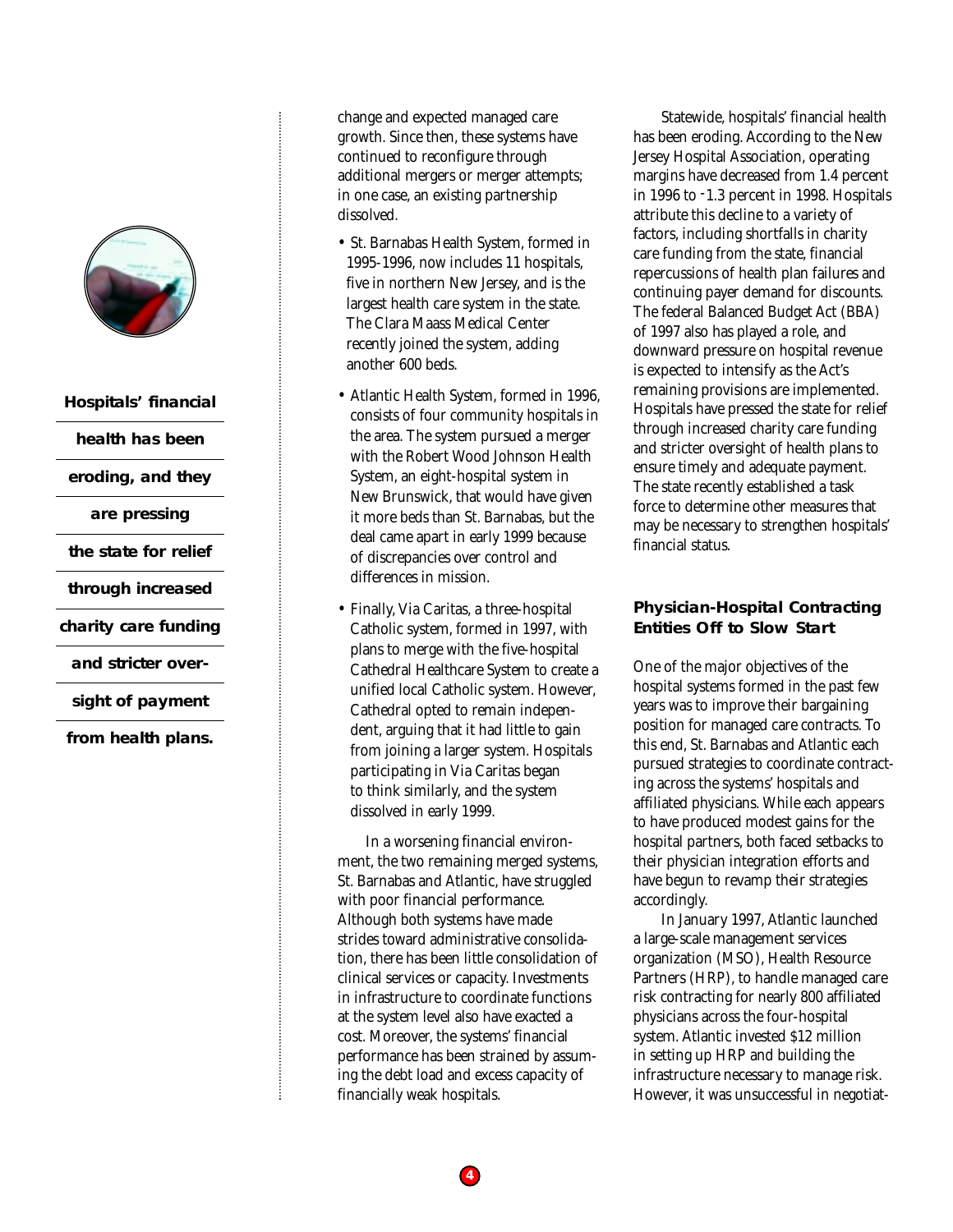ing acceptable contract terms with plans because of plans' reluctance to delegate responsibility for clinical care management along with financial risk. The hospital system now has scaled back HRP to provide services for a physician organization associated with just one hospital.

St. Barnabas originally sought to build its network by purchasing physician practices, but, consistent with national trends, it has moved away from this strategy, which yielded fewer benefits than expected. It is currently developing the St. Barnabas Physician Partnership, a super physician-hospital organization (PHO), to coordinate contracting across all of the system's hospitals and affiliated physicians. At the time of the 1999 site visit, several hundred physicians had submitted applications to join, and the system is targeting more than 4,000 physicians. The partnership has been selected for a Medicare demonstration project to pilot the use of global payment at three hospitals, giving it an important large initial contract. Market observers note that this contract may help St. Barnabas's PHO to secure the scale needed to change the dynamics of local managed care contract negotiations.

Aside from these initiatives, physician organization remains quite limited in northern New Jersey. Most physicians continue to practice in solo or smallgroup practices. While there are many PHOs at local hospitals, they do not require physician exclusivity, so they wield little market power.

#### **Safety Net Providers Adapt to Changing Environment**

In 1997, many respondents reported that the northern New Jersey safety net was in peril, largely because of state policy changes with regard to deregulation of hospital rates and the adoption of mandatory Medicaid managed care. Both were expected to exert downward pressure on hospital payment, which

many feared would threaten the financial viability of inner city hospitals in particular and diminish access to services for people living in urban areas.

Since then, providers' financial environment overall has worsened, and there has been some downsizing among safety net providers. However, the safety net, by and large, has not deteriorated to the extent anticipated, though serious financial pressures remain.

The state scaled back funding for charity care with the implementation of hospital rate deregulation in 1992, resulting in a dramatic drop from \$700 million that year to \$500 million in 1993. Funding levels continued to decline steadily for several years, reaching a low of \$300 million in 1997. In 1998 and 1999, however, the state increased charity care funding to \$320 million annually. The state also increased funding under the Hospital Relief Fund, which targets hospitals with a disproportionate share of high-cost cases, such as HIV/AIDS, tuberculosis and complex neonatal care. An additional \$58 million was allocated under this fund in 1998, bringing it up to \$183 million in total.

Recent increases in public subsidies for charity care have helped hospitals to hold their ground and have especially benefited inner city hospitals, where much of this care is concentrated. Nevertheless, hospitals' provision of charity care continues to exceed state funding, and inner city hospitals in particular continue to shoulder significant financial burdens related to uncompensated care.

Some inner city hospitals have pursued strategies that appear to have helped mitigate this financial pressure. For instance, Newark Beth Israel, an inner city tertiary care provider now part of the St. Barnabas system, appears to have been bolstered by its affiliation with financially stronger hospitals. Others have taken advantage of NJKidCare to secure reimbursement for previously uninsured patients. For example, one major local safety net provider, University Health System, noted its efforts to enroll eligible



**Most physicians continue to practice in solo or smallgroup practices. While there are many PHOs, they do not require physician exclusivity, so they** 

**wield little market** 

**power.**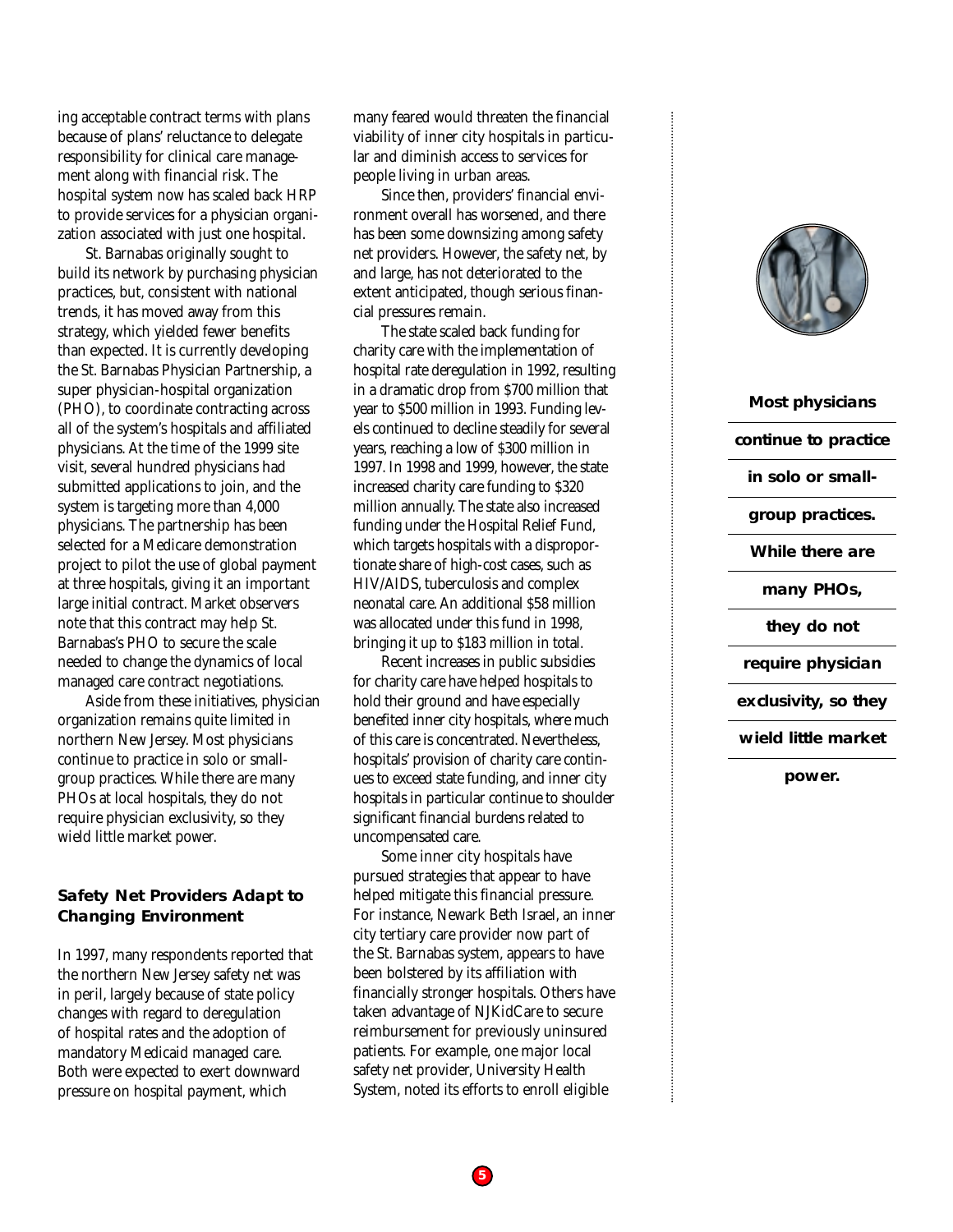

#### **The safety net**

#### **has not**

#### **deteriorated**

#### **to the extent**

#### **anticipated,**

#### **though serious**

#### **financial pressures**

**remain.**

children on site to capture this revenue. Overall, however, slow enrollment in NJKidCare has limited the gains from this program.

Providers also have had to adapt to mandatory Medicaid managed care, which has been phased in rapidly since it was launched in 1995. The program now covers 95 percent of Medicaid beneficiaries eligible through the state's welfare program and is generating an estimated savings of \$400 million a year. Moreover, the low auto-assignment rate relative to other states is considered by many to be a marker of the program's success in minimizing the potential negative impact on enrollees.

However, Medicaid managed care has produced financial strain for some safety net providers, particularly as the number of uninsured reportedly is growing. Community health centers (CHCs) report declines in revenue, largely due to reduced payment under capitation and reported increases in uncompensated care. As a result, several CHCs have closed sites, reduced hours and staff and scaled back outreach and education programs.

#### **Issues to Track**

The northern New Jersey health care market continues to experience significant change. While consolidation continues in both sectors, albeit more slowly for hospitals, the financial performance of hospitals and many health plans has worsened considerably. Hospitals are seeking additional state funding for some relief, while plans are looking to employers to increase premiums and, in some cases, relying on state bailouts. Meanwhile, local physicians, still largely unorganized, have secured little bargaining power in the market. At the same time, the safety net did not deteriorate as feared two years ago but remains financially strained.

As the market continues to change, several key issues warrant tracking:

- What impact will consolidation among health plans have on premiums, provider reimbursement and the nature of competition among plans and providers in the local market?
- How will the state's regulatory role evolve in terms of overseeing the financial solvency of health plans?
- Will the financial condition of hospitals stabilize? Will hospital systems move toward greater consolidation of clinical services and capacity? Will more mergers come apart?
- Will PHOs become more successful in securing risk contracts in the local market? Will greater physician organization emerge?
- Will safety net providers continue to remain viable? How will their continuing survival strategies affect the populations they serve?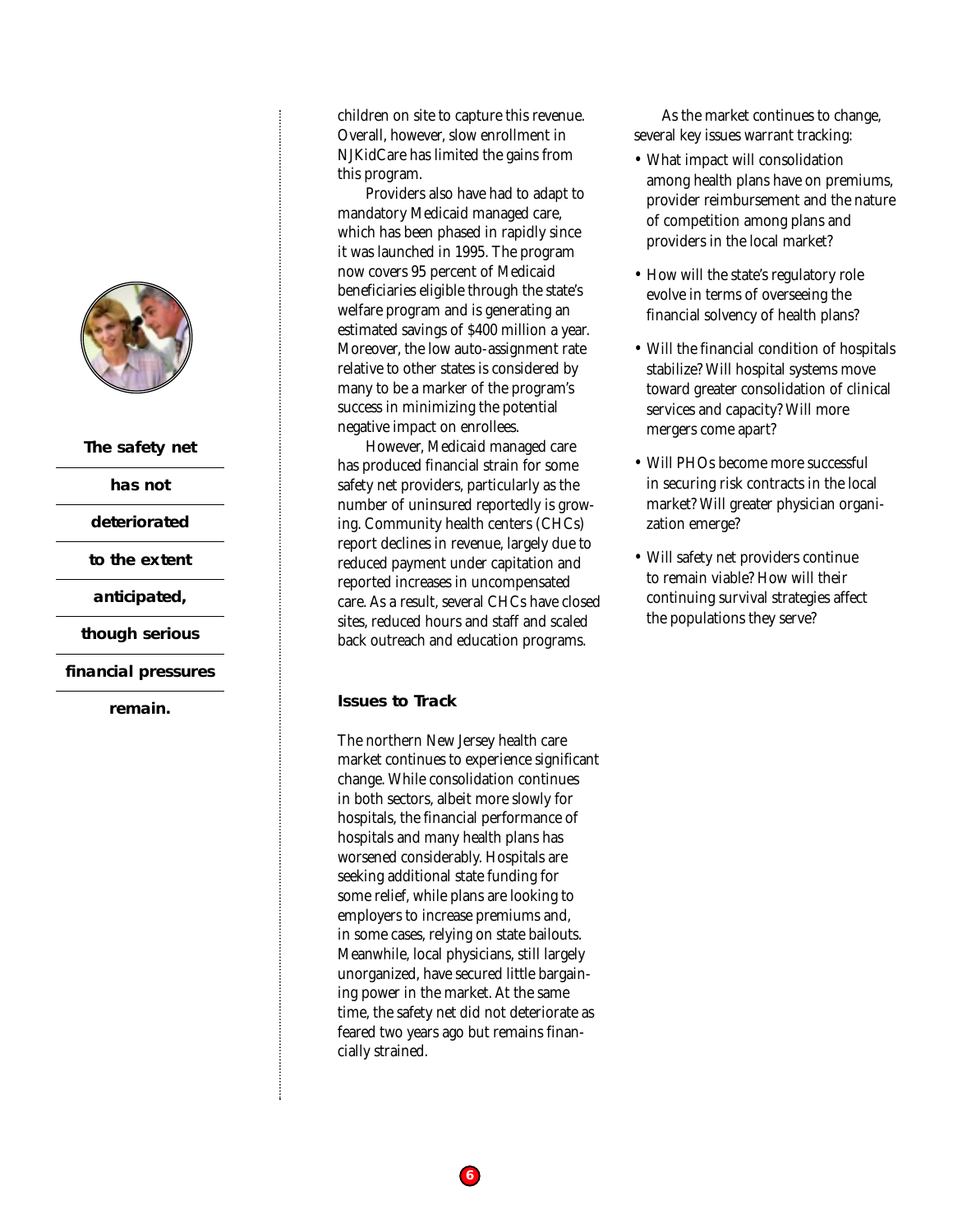## **Northern New Jersey Compared to Other Communities HSC Tracks**

*Northern New Jersey, the highest and lowest HSC study sites and metropolitan areas with over 200,000 population*

| Gatekeeping<br>and                                         | <b>INSURED PERSONS COVERED UNDER</b><br><b>GATEKEEPING ARRANGEMENTS</b>                                           |                      | PHYSICIANS RECEIVING CAPITATION FOR<br>AT LEAST SOME OF THEIR PATIENTS                                                                                           |                       | The Community<br>Study, the major                                                   |
|------------------------------------------------------------|-------------------------------------------------------------------------------------------------------------------|----------------------|------------------------------------------------------------------------------------------------------------------------------------------------------------------|-----------------------|-------------------------------------------------------------------------------------|
| Compensation<br><b>Arrangements</b>                        | <b>Northern New Jersey</b>                                                                                        | 45%                  | <b>Northern New Jersey</b>                                                                                                                                       | 51%                   | HSC, tracks chan<br>health system in 6                                              |
|                                                            | <b>Boston, Mass.</b>                                                                                              | $62% +$              | Seattle, Wash.                                                                                                                                                   | $73% +$               | that are represent<br>the nation. Every                                             |
|                                                            | Greenville, S.C.                                                                                                  | $31% +$              | Syracuse, N.Y.                                                                                                                                                   | $41% +$               | HSC conducts su<br>all 60 communiti                                                 |
|                                                            | <b>Metropolitan Areas</b>                                                                                         | 46%                  | <b>Metropolitan Areas</b>                                                                                                                                        | 56%                   | visits in the follow<br>communities:                                                |
| <b>Consumer</b><br>Perceptions of<br><b>Access to Care</b> | <b>FAMILIES SATISFIED WITH THE</b><br><b>HEALTH CARE RECEIVED IN THE</b><br><b>LAST 12 MONTHS</b>                 |                      | PATIENTS AGREEING THAT THEIR DOCTOR<br>MIGHT NOT REFER THEM TO A SPECIALIST<br><b>WHEN NEEDED</b>                                                                |                       | • Boston, Mass.<br>• Cleveland, Ohio<br>• Greenville, S.C.                          |
|                                                            | <b>Northern New Jersey</b>                                                                                        | 87%                  | <b>Northern New Jersey</b>                                                                                                                                       | 14%                   | • Indianapolis, In<br>• Lansing, Mich.                                              |
|                                                            | Syracuse, N.Y.                                                                                                    | $92% +$              | Miami, Fla.                                                                                                                                                      | $22% +$               | • Little Rock, Ark.<br>• Miami, Fla.                                                |
|                                                            | Miami, Fla.                                                                                                       | $84\% +$             | Lansing, Mich.                                                                                                                                                   | $11\% +$              | • Northern New J<br>• Orange County,                                                |
|                                                            | <b>Metropolitan Areas</b>                                                                                         | 88%                  | <b>Metropolitan Areas</b>                                                                                                                                        | 16%                   | • Phoenix, Ariz.<br>• Seattle, Wash.<br>• Syracuse, N.Y.                            |
| Physician<br>Perceptions of<br><b>Access to Care</b>       | PHYSICIANS NOT AGREEING<br>THAT IT IS POSSIBLE<br>TO PROVIDE HIGH-QUALITY CARE<br><b>TO ALL OF THEIR PATIENTS</b> |                      | PRIMARY CARE PHYSICIANS REPORTING THAT<br>THEY CANNOT ALWAYS OR ALMOST ALWAYS<br>OBTAIN REFERRALS TO HIGH-QUALITY<br><b>SPECIALISTS WHEN MEDICALLY NECESSARY</b> |                       |                                                                                     |
|                                                            | <b>Northern New Jersey</b>                                                                                        | 29%                  | <b>Northern New Jersey</b>                                                                                                                                       | $31\%$ <sup>*</sup> + |                                                                                     |
|                                                            | <b>Orange County, Calif.</b>                                                                                      | 31%                  | Miami, Fla.                                                                                                                                                      | $31\%$ <sup>*</sup> + |                                                                                     |
|                                                            | Lansing, Mich.                                                                                                    | $18% +$              | Indianapolis, Ind.                                                                                                                                               | $6\% +$               |                                                                                     |
|                                                            | Syracuse, N.Y.                                                                                                    | $18% +$              | <b>Metropolitan Areas</b>                                                                                                                                        | 20%                   |                                                                                     |
|                                                            | <b>Metropolitan Areas</b>                                                                                         | 25%                  | *Tied for highest study site                                                                                                                                     |                       |                                                                                     |
| <b>Employers and</b><br><b>Health</b><br>Insurancet        | <b>EMPLOYERS OFFERING</b><br><b>HEALTH INSURANCE</b>                                                              |                      | <b>AVERAGE MONTHLY PREMIUM FOR</b><br><b>EMPLOYER-SPONSORED INSURANCE</b>                                                                                        |                       | $+$ Site value is significant<br>from the mean for metro<br>over 200,000 population |
|                                                            | <b>Northern New Jersey</b>                                                                                        | 47%                  | <b>Northern New Jersey</b>                                                                                                                                       | S197                  | The information in these                                                            |
|                                                            | Cleveland, Ohio                                                                                                   | 61%                  | <b>Boston, Mass.</b>                                                                                                                                             | \$198                 | from the Household, Phy<br><b>Employer Surveys condu</b>                            |
|                                                            | Miami, Fla.                                                                                                       | 40%                  | Greenville, S.C.                                                                                                                                                 | \$152                 | and 1997 as part of HSO<br>Tracking Study. The ma.<br>depend on the communi         |
|                                                            | <b>United States</b>                                                                                              | $50\%$ <sup>††</sup> | <b>Metropolitan Areas</b>                                                                                                                                        | \$171                 | question and include $+$ /                                                          |

**††***Metropolitan area data not available*

**†***Based on preliminary data There are no significance tests for results reported.* Community Tracking effort of ges in the 60 sites ative of two years, rveys in es and site  $\n *wing* 12\n$ 

- 
- 
- *Indianapolis, Ind.*
- *Northern New Jersey*
- *Orange County, Calif.*

*+Site value is significantly different from the mean for metropolitan areas over 200,000 population.*

*The information in these graphs comes from the Household, Physician and Employer Surveys conducted in 1996 and 1997 as part of HSC's Community Tracking Study. The margins of error depend on the community and survey question and include +/- 2 percent to +/- 5 percent for the Household Survey, +/-3 percent to +/-9 percent for the Physician Survey and +/-4 percent to +/-8 percent for the Employer Survey.*

**7**